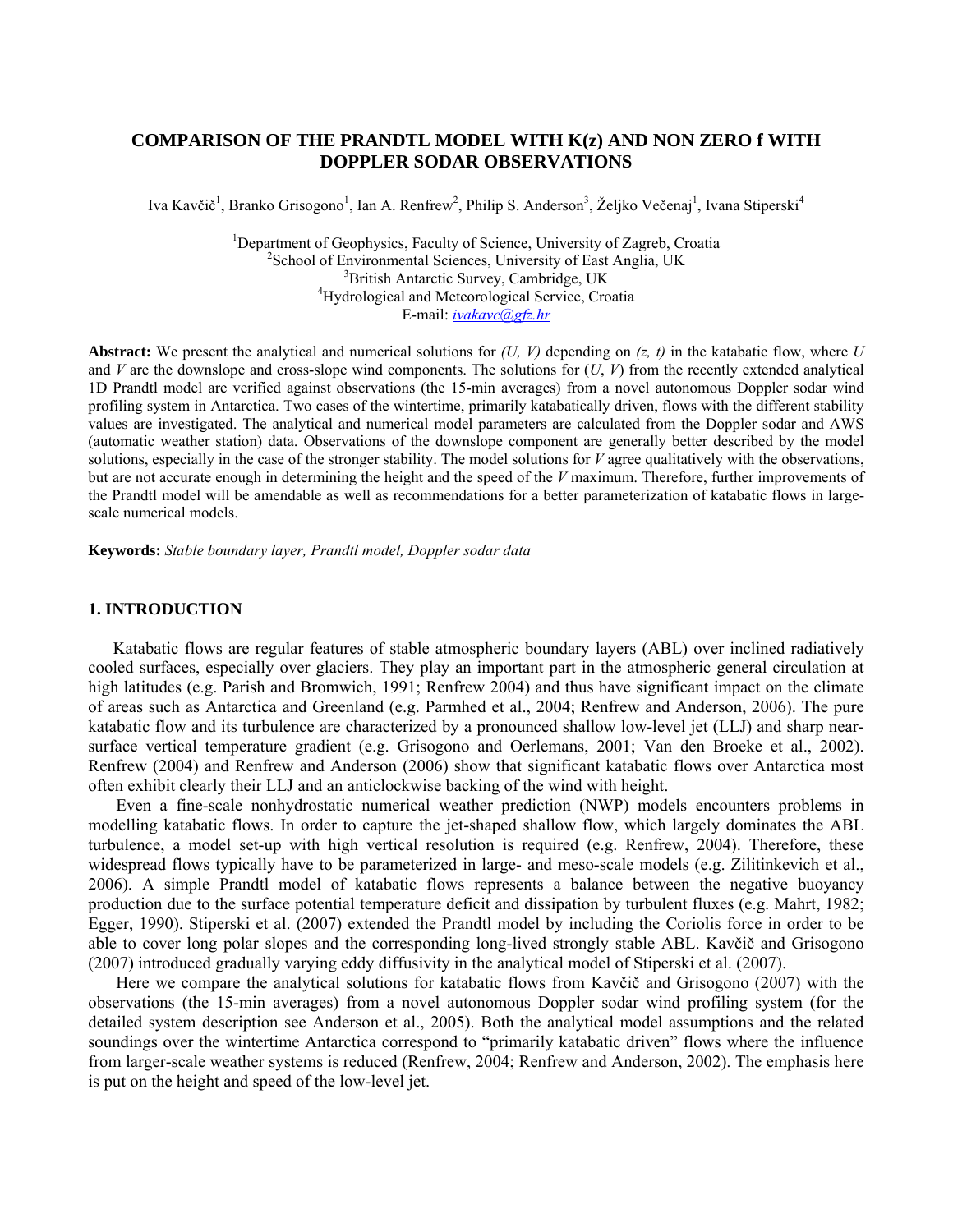## **2. ANALYTICAL SOLUTIONS AND DATA**

### **2.1 The extended Prandtl model**

The rotating Prandtl model describes a hydrostatic, linear, one-dimensional Boussinesq flow with the effects of the Coriolis force included (Stiperski et al., 2007). As in the classical Prandtl model (e.g. Mahrt, 1982; Egger, 1990; Parmhed et al., 2004), the *K*-theory is invoked to model the turbulent fluxes. Kavčič and Grisogono (2007) obtained solutions of the rotating model for the case of non-constant *K* by using the WKB method (after Wentzel, Kramers and Brillouin, who popularized the method in theoretical physics) of zero-order (e.g. Bender and Orszag, 1978). We briefly list the WKB solutions for the the downslope and cross-slope components of the wind vector (*U, V*):

$$
U_{WKB}(z) = \frac{C\sigma_0^2}{\gamma \sin(\alpha)} \exp\left(-\frac{\sigma_{WKB}(z)}{\sqrt{2}}\right) \sin\left(\frac{\sigma_{WKB}(z)}{\sqrt{2}}\right),\tag{1}
$$

$$
V_{WKB}(z,t) = \frac{Cf \cot(\alpha)}{\Pr \gamma} \left[ 1 - erf \left( \frac{I(z)}{2\sqrt{t \Pr}} \right) - \exp \left( -\frac{\sigma_{WKB}(z)}{\sqrt{2}} \right) \cos \left( \frac{\sigma_{WKB}(z)}{\sqrt{2}} \right) \right],\tag{2}
$$

$$
\sigma_{WKB}(z) = \sigma_0 I(z), \ \sigma_0^4 = \frac{N^2 \operatorname{Pr} \sin^2(\alpha) + f^2 \cos^2(\alpha)}{\operatorname{Pr}^2}, \ \ I(z) = \int_0^z K(z)^{-1/2} dz,
$$
\n(3)

where the prescribed *K*-profile is (see Grisogono and Orlemans (2001))

$$
K(z) = K_{\text{max}} \sqrt{e} \frac{z}{h} \exp\left(-\frac{z^2}{2h^2}\right), K_{\text{max}} = 3K_c,
$$
\n<sup>(4)</sup>

with  $K(z)$  reaching its maximum at the suitable height  $h = 200$  m. Here the *z* axis is perpendicular to the surface (*x* axis) sloped with the negative (clockwise) angle  $\alpha$  from the horizontal. The symbols have their usual meaning:  $K_c$  is a constant eddy diffusivity,  $\theta_0$  is a reference potential temperature, f is the Coriolis parameter, g is acceleration due to gravity, *Pr* is the turbulent Prandtl number,  $N^2 = g\psi\theta_0$  is the buoyancy (Brunt-Vaisala) frequency and  $C < 0$  is the constant surface-potential-temperature deficit (total minus the background potential temperature), applied to an undisturbed atmosphere-surface interface. Slope angle  $\alpha$ , for which the katabatic wind is successfully treated by the model, typically does not exceed  $\sim 10^{\circ}$ , therefore giving a reasonable assumption of using the constant gradient of the background potential temperature  $\gamma$  in the true vertical. The WKB solutions (1) and (2) hold after a typical period  $T=2\pi/(N\sin(\alpha))$  (Mahrt, 1982; Grisogono, 2003); note that *V* diffuses upward in time, *t*. For further details about the total flow vector  $(U, V, \theta)$  ( $\theta$  is the potential temperature perturbation, not discussed here) see Kavčič and Grisogono (2007) or Stiperski et al. (2007).

#### **2.2 Doppler sodar and AWS data**

We compare the analytical wind profiles with the data gathered during the extensive year-round observations of the vertical structure of katabatic flow over Coats Land, Antarctica from 2002 and 2003 (Renfrew and Anderson, 2006). The wind profiles (15-min averages) are derived from an autonomous Doppler sodar sounding system installed on a moderate slope (around 5% at most) some 50 km south of Halley Research Station (Anderson et al., 2005). Two sodar settings were used: high vertical resolution with frequency = 502 Hz, range gates  $\sim$  10-70 m, height  $\sim$  20-500 m, and standard vertical resolution with frequency = 506 Hz, range gates  $\sim$  20-60m, height  $\sim$  20-500 m.

The values of *C* and γ for the WKB solutions are determined on the basis of real-time meteorological information provided by the *in situ* AWS data (at Halley and C1 to C4 sites, see Renfrew and Anderson (2006)) and the upper-air radiosonde soundings at Halley (Renfrew and Anderson, 2006). A subset of 16 wintertime days (and 805 profiles) was chosen according to the criteria for primarily katabatically driven flows, as described in Renfrew and Anderson (2002).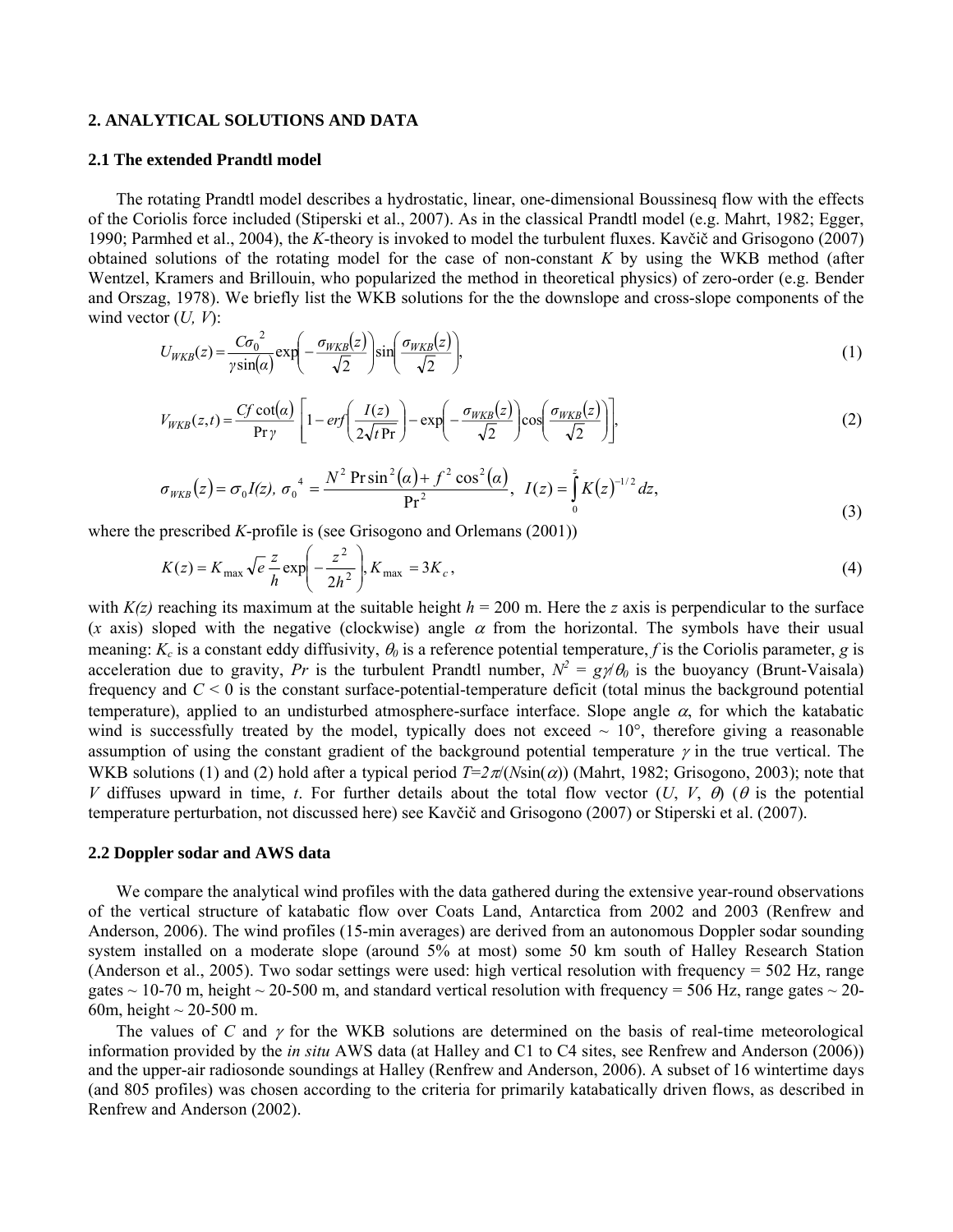### **3. DISCUSSION AND CONCLUSIONS**

The WKB solutions (1) and (2) are compared with the data from the C2 site (Renfrew and Anderson, 2006). Figures 1 and 2 show two of the total 16 cases investigated, selected as the "limit values" of the stability of free atmosphere described by  $\gamma$ . Values of  $\gamma$  are determined from the free atmosphere observations at Halley, see Table 3 in Renfrew and Anderson (2006). In the first case, August  $28^{th}$  2003 (12 h – 21 h),  $\gamma$  = 0.016 Km<sup>-1</sup> and *C* = -9.3°C. For the second case,  $8^{th}$  September 2003 (10 h – 15 h),  $\gamma$  = 0.001 Km<sup>-1</sup> and *C* = -4.6°C. The surface potential-temperature-deficit *C* is calculated as the total  $\theta$  (approximated with the AWS data for  $\theta$  at 1 m) minus the background  $\theta$  determined from the upper-air soundings at Halley. The slope  $\alpha$  at C2 site is -3.14°, and *f* is negative (Renfrew and Anderson, 2006). The numerical model top is set at 2000 m, and *Pr* = 1.1.

In both Fig. 1 and 2 the WKB solutions (solid) agree well with the corresponding time-dependent numerical solutions (dashed) for *U* and *V* (Kavčič and Grisogono, 2007). The agreement is better for the stronger stability (Fig. 1). Also, for the stronger stability the sodar data (blue asterisks) for *U* are better described with (1), especially in capturing the height (Fig. 1) of LLJ maximum. The strength of LLJ maximum is underestimated on average (Fig. 1a) but well described for the particular time (Fig. 1b, 12:46). However,  $V_{WKB}$  largely underestimates the magnitude of the cross-slope component (Fig.1, red asterisks), although it qualitatively describes its shape. The underestimation of an order of magnitude of  $V_{WKB}$  with the respect to the sodar data suggests that other effects, beyond the scope of improved Prandtl model, are here in play (e.g. 3D mesoscale effects). Decreased stability (the  $2<sup>nd</sup>$  case, 8-Sep 2003, Fig. 2) seems to have the greater influence on the height of the maximum in the WKB and numerical solutions for *V* than for *U*. Moreover, the WKB solutions (1) and (2) generally overestimate both of the measured components (Fig. 2a, blue and red asterisks, respectively) in the second case. The height of LLJ maximum in *U* is still captured with a reasonable accuracy (Fig. 2). But, in this case the measured *V* maximum is closer to the measured maximum in *U*, yielding to an overestimation of the *V* maximum height by the  $V_{WKB}$  from (2). This study shows that the WKB solutions (1) and (2) may be applied to describe the observation data with some success. The agreement is generally better for the *U* than for the *V* component, raising the need for the further investigation of the cross-slope component dynamics. We hope that with the further development of the analytical Prandtl model and modifications of the varying eddy diffusivity profile, the WKB solutions will give a more realistic description of sloped flows, towards better surface-flux parameterizations in climate models and data analysis.

*Acknowledgements: This work is supported by the Croatian Ministry of Science, Education and Sports under the projects No. 037-1193086-2771, (Dept. of Mathematics), No. 119-1193086-1311, (Dept. of Geophysics) and No. 004- 1193086-3036 (Meteorological and Hydrological Service). John King (BAS, UK) is thanked for useful suggestions.* 

#### **REFERENCES**

- Anderson, P. S., R. S. Ladkin, I. A. Renfrew, 2005: An autonomous Doppler sodar wind profiling system. *J. Atmos. And Ocean. Tech.* **22**: 1309-1325.
- Bender, C. M., S. A. Orszag, 1978: *Advanced mathematical methods for scientists and engineers*. Mc Graw-Hill Inc. 593 pp.
- Egger, J., 1990: Thermally forced flows: Theory, in W. Blumen (ed.), *Atmospheric processes over complex terrain.* AMS. 43-57.
- Grisogono, B., 2003: Post-onset behaviour of the pure katabatic flow. *Boundary-Layer Meteorol*. **107**, 157-175.
- Grisogono, B., J. Oerlemans, 2001: Katabatic flow: analytic solution for gradually varying eddy diffusivities. *J. Atmos. Sci*. **58**, 3349- 3354.
- Kavčič, I., B. Grisogono, 2007: Katabatic flow with Coriolis effect and gradually varying eddy diffusivity. Boundary-Layer Meteorol. Accepted.
- Mahrt, L., 1982: Momentum balance of gravity flows. *J. Atmos. Sci*. **39**, 2701-2711.
- Parish, T. R., D. H. Bromwich, 1991: Continental-scale simulation of the Antarctic katabatic wind regime. *J. Climate* **4**, 135-146.
- Parmhed, O., J. Oerlemans, B. Grisogono, 2004: Describing the surface fluxes in the katabatic flow on Breidamerkurjokull, Iceland. *Quart. J. Roy. Meteorol. Soc.* **130**, 1137-1151.
- Renfrew, I. A., 2004: The dynamics of idealized katabatic flow over a moderate slope and ice shelf. *Quart. J. Roy. Meteorol. Soc*. **130**, 1023-1045.
- Renfrew, I. A., P. S. Anderson, 2002: The surface climatology of an ordinary katabatic wind regime in Coats Land, Antarctica. Tellus **54A**, 463-484.